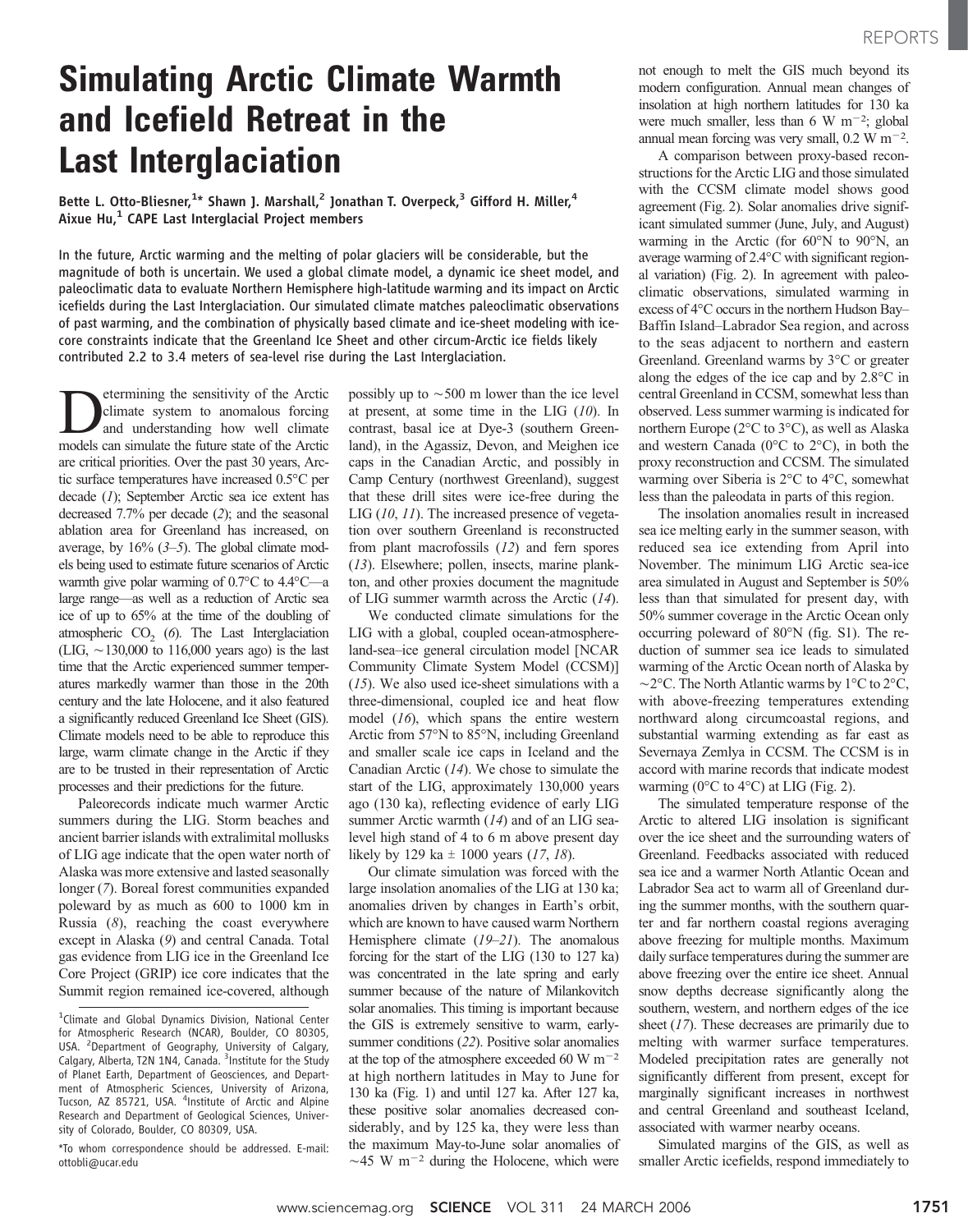

Fig. 1. Anomalies of solar radiation incoming at the top of the atmosphere at 130 ka relative to present as a function of latitude. Large positive anomalies occur over the Arctic during boreal late spring and early summer. Northern high-latitude annual mean anomalies are small and positive, whereas global annual mean anomalies are close to zero. Similar high-latitude anomalies occur for boreal late spring and early summer through 127 ka, diminishing considerably after that time. Jun, June; Apr, April; Ann, annual.

the warmer spring and summer temperatures. The total icefield ablation area increases from  $2.64 \times 10^5$  km<sup>2</sup> for modern time to  $5.25 \times 10^5$ km2 in the LIG, with melt rates near the ice margins increasing by as much as 1 m/year. Greater snow accumulation compensates for elevated melt rates in southeast Iceland, central Greenland, and isolated coastal sites in Greenland, giving small, positive mass-balance perturbations for the LIG of  $\sim 0.2$  m/year. Elsewhere in the western Arctic, increased melt rates and an extended ablation season lead to negative mass-balance perturbations, with initial losses of  $-0.3$  to  $-0.6$  m/year in most of coastal Greenland. On average over the western Arctic, the mass-balance perturbation is –0.19 m/year.

As the simulated ice caps retreat over several millennia in response to the orbitally induced warming, loss of ice mass leads to surface lowering, an amplification of the mass-balance perturbation, and accelerated retreat. The sustained negative mass-balance perturbations cause the almost-complete demise of icefields in the Queen Elizabeth Islands, consistent with the ice-core inferences discussed in Koerner (11, 23). In approximately 2000 years, the GIS has retreated such that Dye-3 becomes ice-free, in agreement with LIG paleorecords (Fig. 3A)  $(11-13)$ . In this configuration, Greenland and the western Arctic icefields contribute 2.2 m of sea-level rise; this is the minimum sea-level rise that the Arctic likely contributed during the LIG. After an additional millennium, the simulated LIG surface drawdown at the paleodivide is  $\sim$  570 m, near the constraint provided by ice-core data (10). This minimal GIS configuration (Fig. 3B) yields a maximum Arctic sea-level contribution of 3.4 m.

Our simulated GIS is not in equilibrium, and continued warmth would drive a smaller and



Fig. 2. Arctic summer surface-temperature anomalies. (A) Maximum observed LIG summer temperature anomalies relative to present derived from quantitative [terrestrial (circles) and marine (triangles)] paleotemperature proxies as part of CAPE Last Interglacial Project  $(14)$ . (B) LIG summer (June, July, and August) temperature anomalies relative to present simulated by CCSM for 130 ka. (C) Additional LIG summer warming for our no–Greenland Ice Sheet sensitivity simulation relative to our LIG simulation with the GIS. (D) Summer temperature anomalies for a freshwater anomaly of 0.1 sverdrup to the North Atlantic for 100 years simulated by CCSM. For the CCSM simulations, only anomalies significantly different from natural model variability at 95% confidence interval are shown.

lower ice sheet and continued sea-level rise. However, the GIS configurations in Fig. 3 are consistent, in terms of height and area, with observed ice-core data, thus providing a constraint on the Canadian Arctic and Iceland icefields and of the GIS at their smallest size during the LIG (Fig. 3). Moreover, our use of observations and model together indicate that the minimal LIG GIS was a steeply sided ice sheet in central and northern Greenland (Fig. 3) and that this ice sheet, combined with the change in other Arctic ice fields, likely generated 2.2 to 3.4 m of early LIG sea-level rise (1.9 to 3.0 m from Greenland and 0.3 to 0.4 m from Arctic Canada and Iceland). Previous modeling studies of the LIG, based on independent, ice-core–derived temperature histories (24, 25) from GRIP (Greenland)  $\delta^{18}$ O and Vostok (Antarctica)  $\delta$ D data, also suggest a minimum GIS within a few millennia of the maximum LIG insolation anomaly.

Our climate model captures the terrestrial warming within the uncertainties of proxy estimates, except over Siberia. In Siberia, the model underestimates the observed warming by up to 1°C to 2°C. Previous modeling studies have shown that Arctic vegetation changes act as a positive feedback for past periods of enhanced summer solar radiation, including the Holocene (26, 27) and the LIG (28). Our simulation lacked this positive feedback, just as this feedback is missing in most projections of future warming. However, our results indicate that CCSM does a good job of simulating much of the observed Arctic response to altered radiative forcing without this feedback, confirming that the size of the missing vegetation feedback is likely smaller than was previously estimated (14, 19, 27).

A sensitivity simulation with CCSM with all ice removed from Greenland and replaced with lower-albedo bedrock gives a measure of the large positive feedbacks associated with the large reduction of surface albedos due to ice sheet retreat and vegetation growth over Greenland (Fig. 2C). The additional warming is primarily a